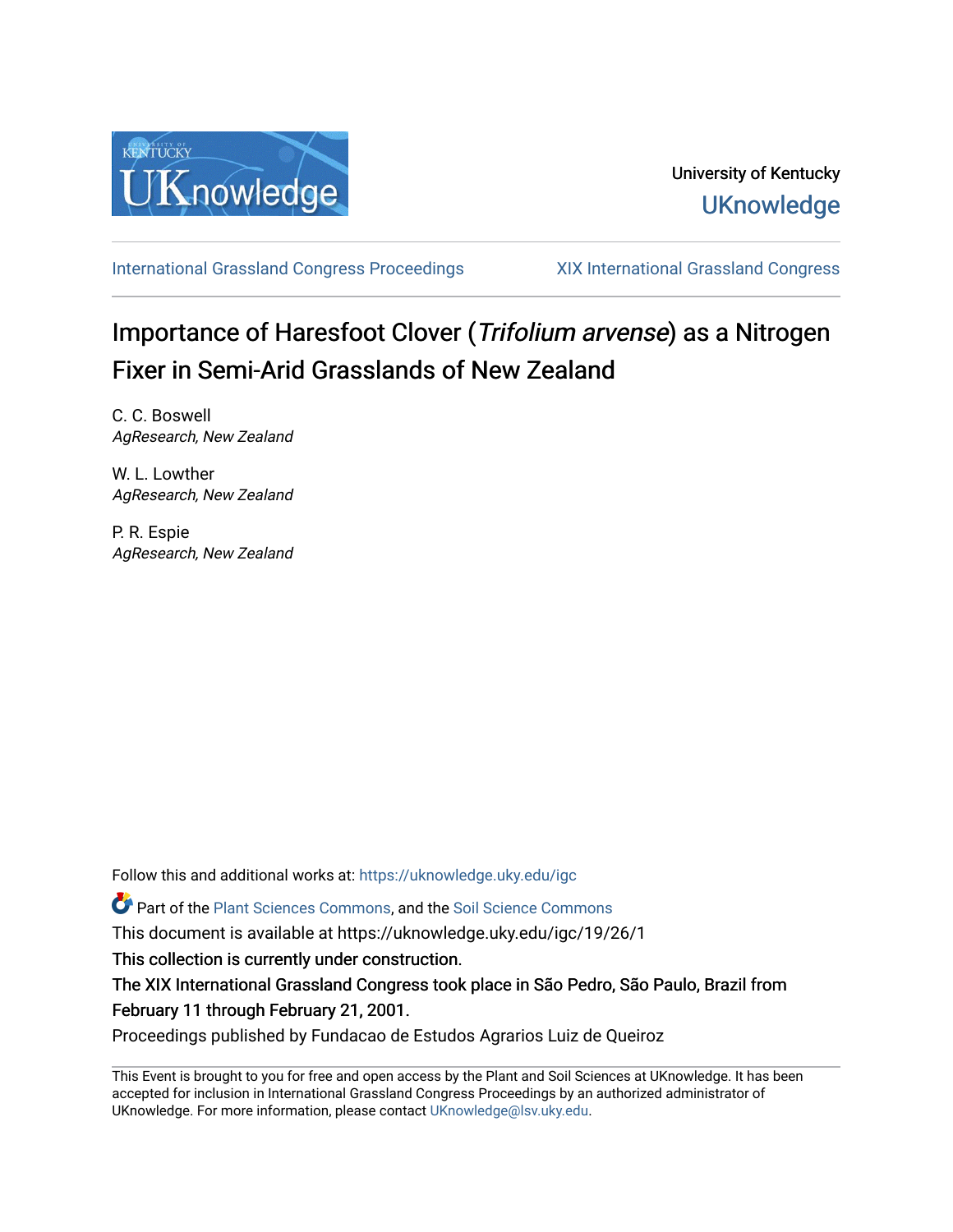## **IMPORTANCE OF HARESFOOT CLOVER (***TRIFOLIUM ARVENSE)* **AS A NITROGEN FIXER IN SEMI-ARID GRASSLANDS OF NEW ZEALAND**

C.C.Boswell, W.L.Lowther and P.R.Espie

AgResearch, Invermay Agricultural Centre, Private Bag 50034, Mosgiel, New Zealand

### **Abstract**

The aim of the study was to determine the distribution of annual haresfoot clover (*Trifolium arvense*) in a depleted indigenous short tussock grassland catchment in the dry subhumid MacKenzie Basin, South Island, New Zealand. Haresfoot clover was present on all landscapes, and widely distributed on lower sunny aspects, suggesting that it is an important component of the nitrogen cycle in these environments even in the absence of fertiliser application. The study was conducted during an atypically moist summer when a bloom of the annual clover occurred. Nitrogen inputs will vary with landscape and spring/summer rainfall and it is likely that significant pulses occur in wetter years.

**Keywords**: legumes, nitrogen, nitrogen fixation, *Trifolium arvense*, haresfoot clover*,* tussock grasslands

### **Introduction**

The South Island tussock grasslands have a history of exploitive pastoral farming whose sustainability in the absence of nutrient input has been questioned (Martin et al., 1994). Depletion of soil nitrogen by grazing and burning is considered as a key factor, although information on N inputs and outputs in undeveloped tussock grassland environments is limited. Nitrogen (N) nutrient balances that have been constructed (e.g. McIntosh, 1997;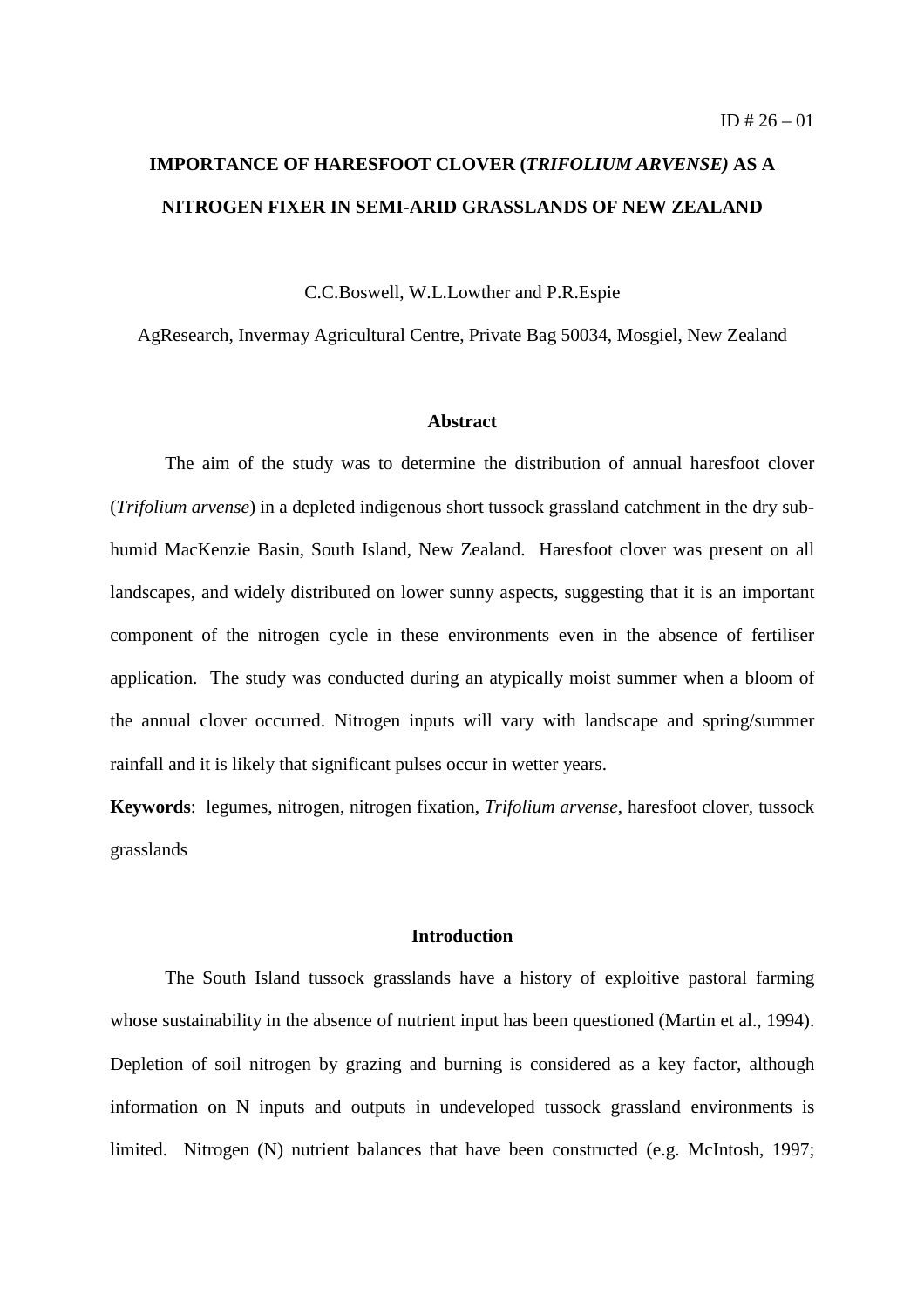Metherell, 1997) depend to a large extent on assumptions and extrapolations from other environments. The scarcity of natural nitrogen-fixing legumes in New Zealand tussock grasslands, led Martin et al. (1994) and McIntosh (1997) to assume minimal inputs of N. However, this assumption neglects the potential importance of naturalised *Trifolium* spp. For example, haresfoot clover is an annual clover frequently recorded in semi-arid environments (Gaur and Lowther, 1980, Palmer, 1972; Williams, 1980).

The aim of this study was to use GPS and GIS to map the occurrence of haresfoot clover in a tussock grassland landscape to provide quantitative data of its frequency of occurrence in the landscape, extent of cover, and to indicate factors affecting the distribution of the plant. The incidence of haresfoot clover together with its N-fixation role can used to predict the sustainability of similar undeveloped tussock grassland in New Zealand.

#### **Material and Methods**

The catchment was initially surveyed into land classes based on topography, soil depth, and plant associations; the boundaries of land classes were mapped using GPS. The natural vegetation is a short tussock association (*Festuca novae- zelandiae, Poa seta, Poa colensoi, Rytidosperma spp*) with the scrub *Melicytus alpinus* along the gully floor. The catchment has been invaded by mouse-ear hawkweed (*Hieracium pilosella)* in the past few decades, and the gully floor by sweet briar (*Rosa rubiginosa*)*.* The unfertilised catchment has been periodically grazed with Merino sheep.

The distribution of haresfoot clover was measured from detailed analyses of 5 m by 5 m quadrats at 25 m intervals along band transects directed through land classes e.g. from the valley floor to ridge tops on sunny and shady aspects. The position of the transect lines and quadrats were also located by GPS, and were superimposed on land classes and vegetation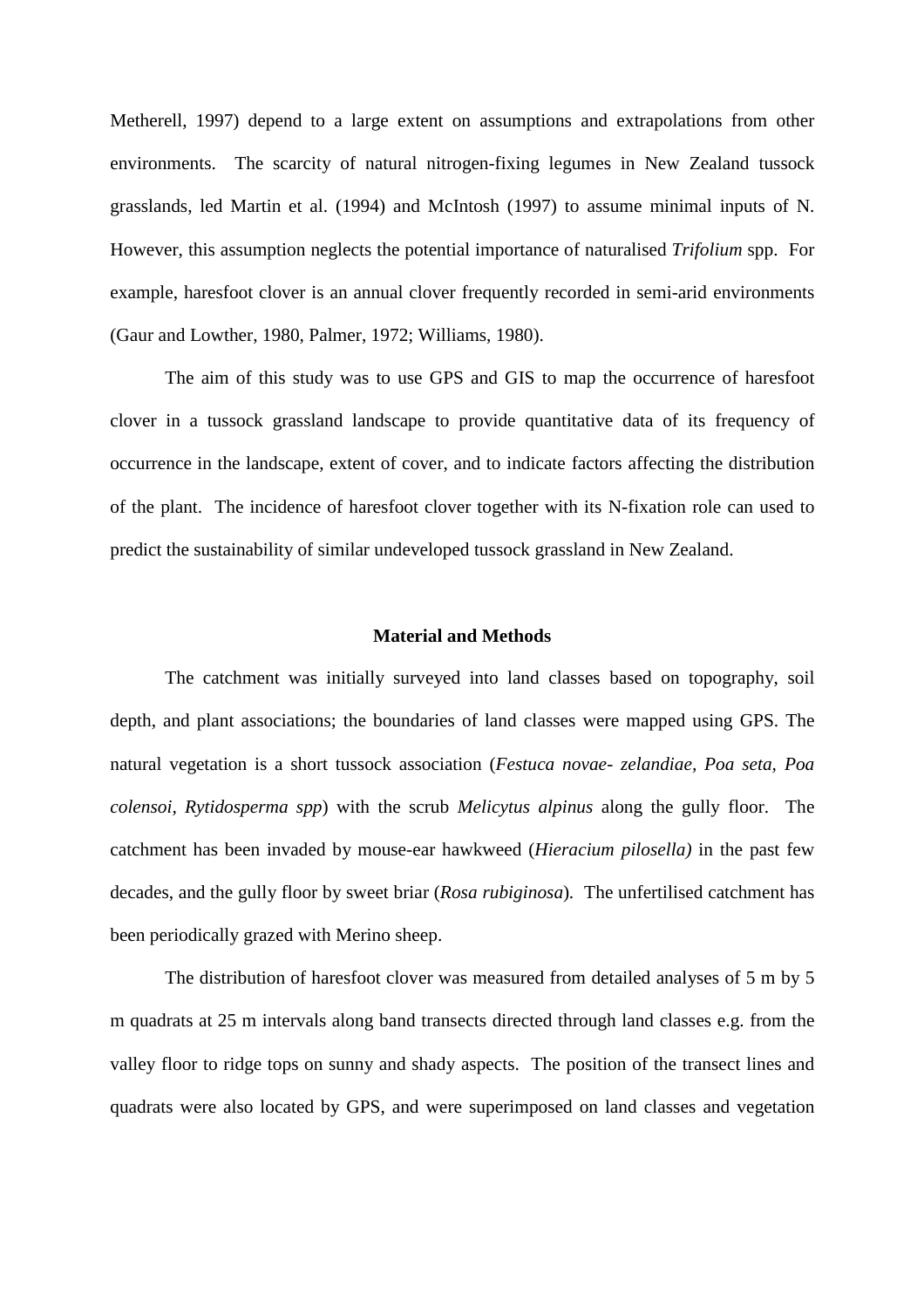maps. Percentage cover was calculated using sums of estimated areas of patches of haresfoot clover (sometimes <10 cm<sup>2</sup>) within the quadrats.

#### **Results and Discussion**

Haresfoot clover was present on all six classes of land. However, the plant was most successful on sunny lower slopes where other vegetative cover was limited. *Rytidosperma spp* and *P. colensoi* were the main grasses and *H. pilosella* the main dicotyledon. Haresfoot clover was least successful on the low shady aspect land unit where *H. pilosella* forms a veritable low growing flatweed carpet (Table 1). Here the haresfoot clover was present in only 4 of 9 quadrats along the 225 m transect, and mean cover was less than 0.1% of the quadrat area with the range of areas covered by haresfoot clover varying from 1 cm<sup>2</sup> to 225  $cm^2$ . There was negligible haresfoot clover in the small gully floor land class unit because of competition from rank growth of exotic adventive grasses such as browntop (*Agrostis capillaris)*, Yorkshire fog (*Holcus lanatus)* and sweet vernal (*Anthoxanthum odoratum)* under the shrub dominants.

The distribution of haresfoot clover is uneven within all land classes, as can be seen from the standard deviations (sd) shown in Fig 1. For example, on the lower sunny slopes the percentage cover of haresfoot clover ranged from 4 to 68% over the 225 m transect (mean 18.4 %). This probably reflects the differing reserves of seed in the soil and/or the ability of microsites to retain moisture in the soil to enable germination of the seed and plant establishment.

The records were made during summer 1999/2000 which was characterised by greater than average summer rainfall. Mean annual rainfall at the nearest long term recording station varies between years from 270 to 780 mm. Haresfoot clover is a prolific seeding plant, which is extending its range by natural invasion. As an annual in a dry environment, haresfoot clover can go practically unnoticed or be seen as an insignificant part of the flora for periods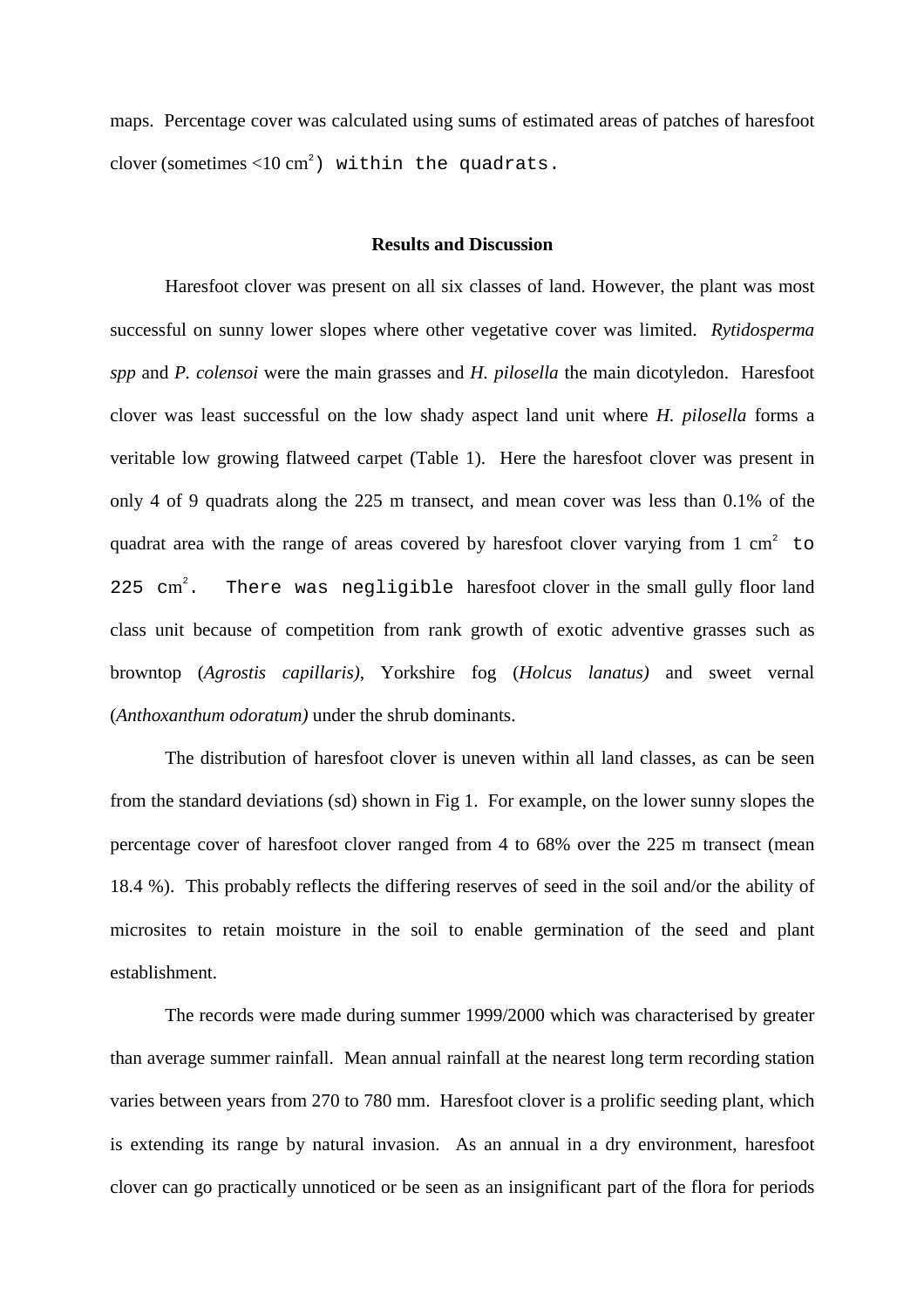of years. This may help explain the conclusions drawn by Martin et al. (1994) And McIntosh (1977). However, in seasons when ideal soil moisture conditions occur at the same time, as the soil temperatures are suitable for seed germination and plant growth, its true importance is seen. Blooms of growth such as we observed are believed to result in significant pulses of nitrogen inputs into the ecosystem, which are vital to its sustainability.

The importance of this result is that haresfoot clover growth, and hence nitrogen fixation, is occurring in the absence of fertiliser, in an environment known to be deficient in sulphur. It brings into question the conclusions that grazing of unimproved tussock grassland is unsustainable because of N depletion (Martin et al. 1994, McIntosh 1997).

#### **References**

**Gaur Y. D. and Lowther W. L.** (1980). Distribution, symbiotic effectiveness, and fluorescent antibody reaction of naturalised populations of Rhizobium trifolii in Otago soils. N.Z. Jl Agr. Res*.* **23**: 529-532.

**Martin G., Garden P., Meister A., Penno W., Sheath G., Stephenson G., Urquhart R., Mulcock C. and Lough R.** (1994). South Island High Country Review. Final Report from The Working Party on Sustainable Land Management, April 1994: South Island High Country Review Working Party, Wellington, 184 pp.

**McIntosh Peter** (1997). Nutrient changes in tussock grasslands, South Island, New Zealand. Ambio **26**: 147-151.

**Metherell A. K.** (1997). Soil Nutrient budgets-Nutrient management-Undeveloped high country. A report prepared for the Canterbury Regional Council, Christchurch, New Zealand.

**Palmer T. P.** (1972. Variation in flowering time among and within populations of T. arvense L. in New Zealand. N.Z. Jl Bot. **10**: 59-68.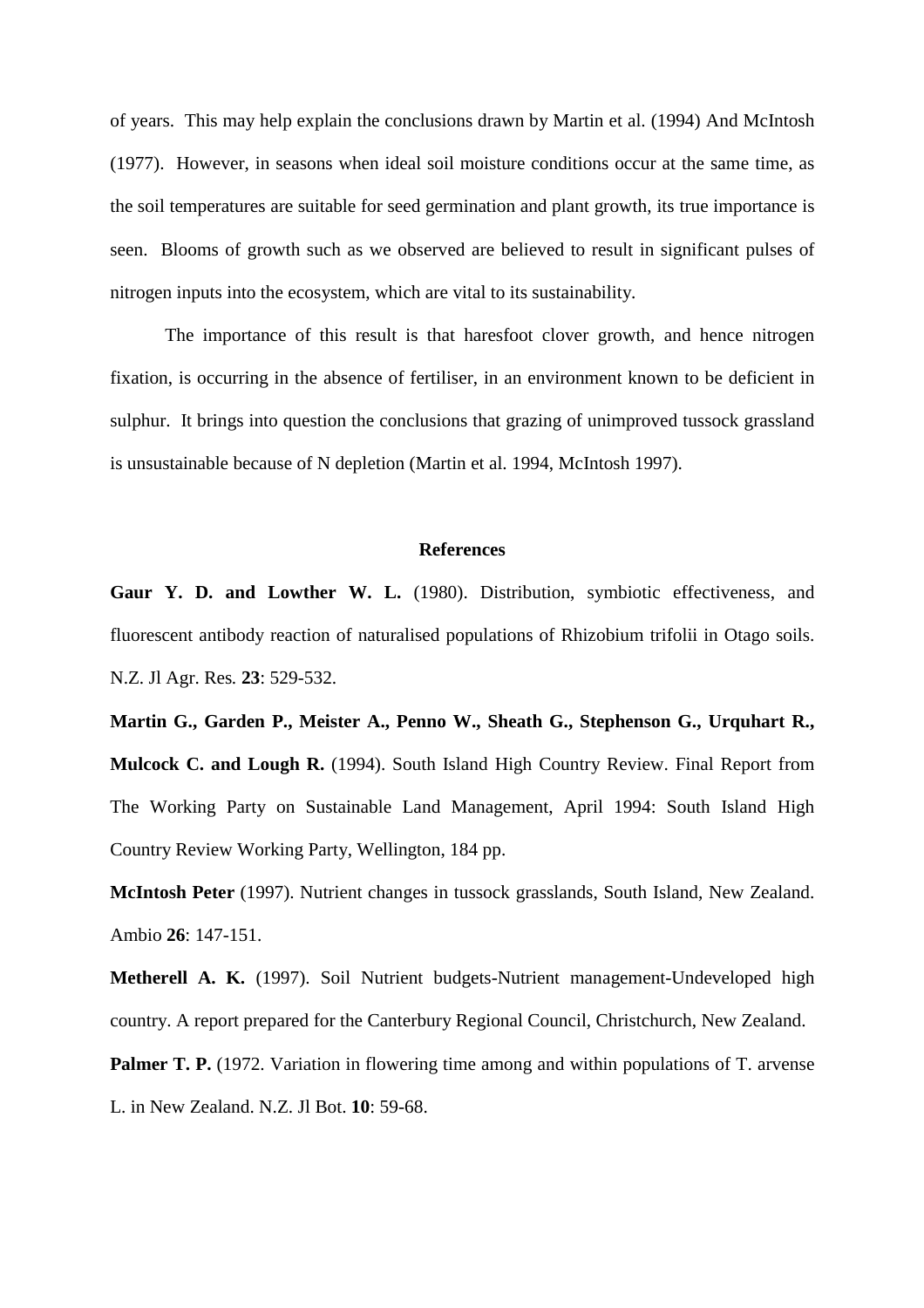**Williams P. A.** (1980). Vittadinia triloba and Rumex acetosella communities in the semi-arid regions of the South Island. N. Z. Jl Ecol. **3**: 13-22.

| Cover                    | <b>Land class units</b> |       |                |                  |                  |                   |
|--------------------------|-------------------------|-------|----------------|------------------|------------------|-------------------|
|                          | Top of                  | Mid   | Mid            | Low              | Low              | Front             |
|                          | catchment               | shady | sunny          | shady            | sunny            | face              |
| <b>Bare</b> ground       | 19.3                    | 26.25 | 41.0           | 22.52            | 39.0             | $\overline{20.9}$ |
| <b>Non-endemic herbs</b> | 65.8                    | 57.8  | 50.9           | 75.9             | 34.7             | 42.3              |
| (especially $H$ .        |                         |       |                |                  |                  |                   |
| pilosella)               |                         |       |                |                  |                  |                   |
| <b>Native herbs</b>      | 0.8                     | 2.2   | 0.3            | 0.5              | 0.9              | $\boldsymbol{0}$  |
| Non-endemic              | trace                   | 1.1   | 0.2            | $\boldsymbol{0}$ | $\boldsymbol{0}$ | 0.2               |
| leguminous herbs         |                         |       |                |                  |                  |                   |
| <b>Native grasses</b>    | 4.1                     | 6.3   | 1.6            | 0.1              | 14.0             | 9.6               |
| <b>Native tussocks</b>   | 8.6                     | 7.5   | 6.3            | 2.2              | 0.5              | 0.02              |
| Non-endemic              | 0.4                     | 1.3   | 0.3            | 0.3              | 0.1              | 10.2              |
| grasses                  |                         |       |                |                  |                  |                   |
| <b>Native shrubs</b>     | 1.0                     | 0.3   | 3.5            | $\overline{0}$   | 3.3              | 0.6               |
| Non-endemic              | $\overline{0}$          | 0.1   | $\overline{0}$ | 0.1              | 2.1              | 0.6               |
| shrubs                   |                         |       |                |                  |                  |                   |

**Table 1 -** Mean percentage cover (exclusive of haresfoot clover) on different land class units.